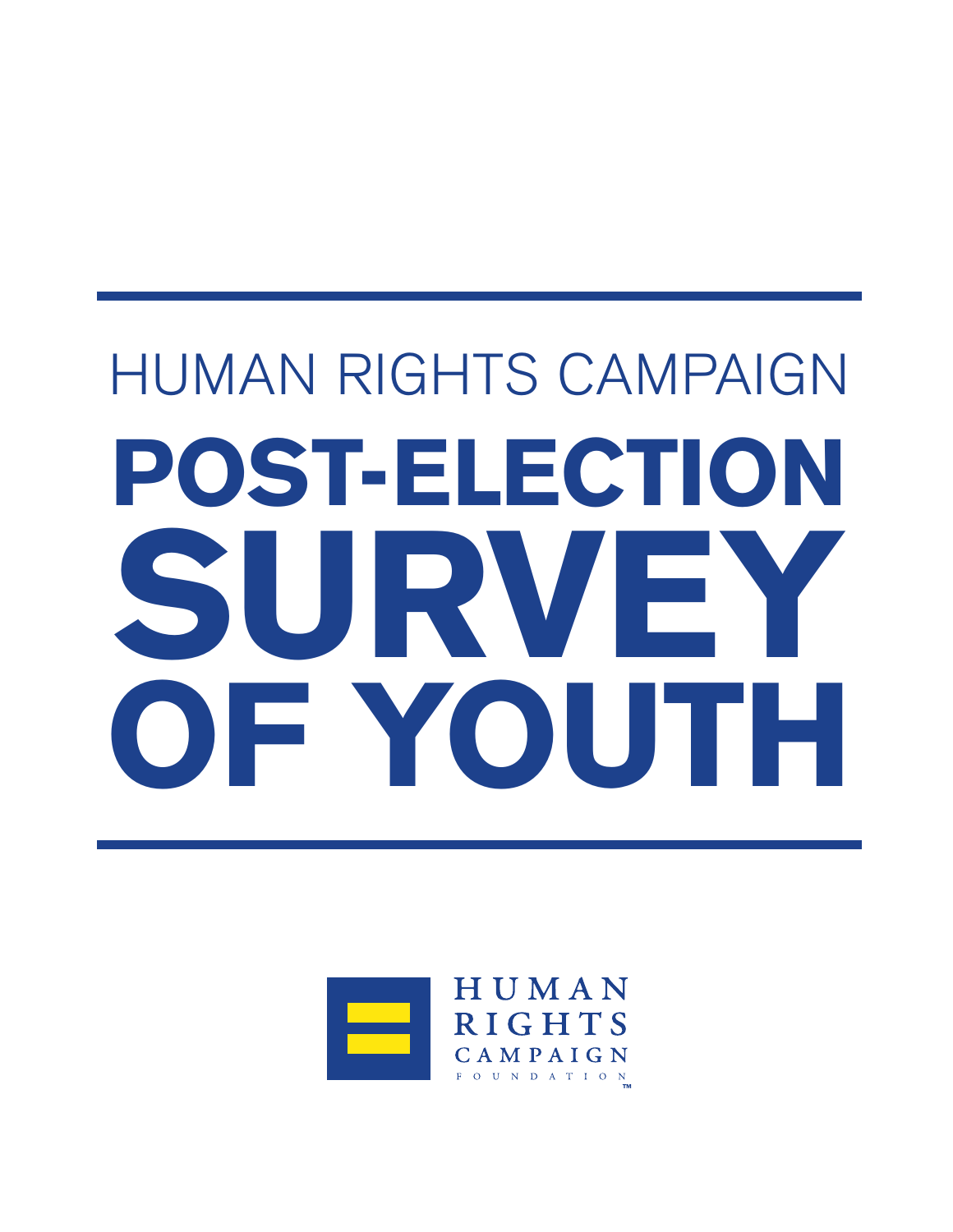# KEY FINDINGS

- More than 50,000 young people ages 13-18 from across the United States participated in the largest-ever survey of its kind, representing a diversity in gender, sexual orientation, race, ethnicity, and religious background.
- Almost half of youth reported feeling nervous most or all of the time during the past 30 days, and fully one-third of youth reported feeling hopeless during most or all of that period. Twenty-six percent reported a pervasive sense of worthlessness.
- Seventy percent of respondents reported witnessing bullying, hate messages or harassment during or since the 2016 election. Of those, 79 percent said such behaviors have been occurring more frequently since the onset of the presidential campaign.
- Among young people who reported seeing bullying and harassment, 70 percent had witnessed incidents motivated by race or ethnicity, 63 percent had seen incidents motivated by sexual orientation, 59 percent had seen incidents motivated by immigration status, and 55 percent had witnessed incidents motivated by gender.
- More than a quarter of LGBTQ youth say they have been personally bullied or harassed since the presidential campaign began, compared to 14 percent of non-LGBTQ youth. Forty-six percent of LGBTQ youth reported muting their self-expression or re-thinking their plans for the future in light of the election – nearly double the percentage of non-LGBTQ youth who did so.
- Before Election Day 2016, more than half of survey respondents reported thinking about the election every day, and a third thought about it several times each week.
- Despite widespread post-election fear and anxiety, young people say they are more committed than ever to supporting others who are targeted for discrimination and harassment. Fifty-seven percent say that since Election Day, they more frequently feel motivated to help people in their community.



participants ages 13-18 from across the United States



More than **a quarter** of LGBTQ youth say they had been personally bullied or harassed since the presidential campaign began

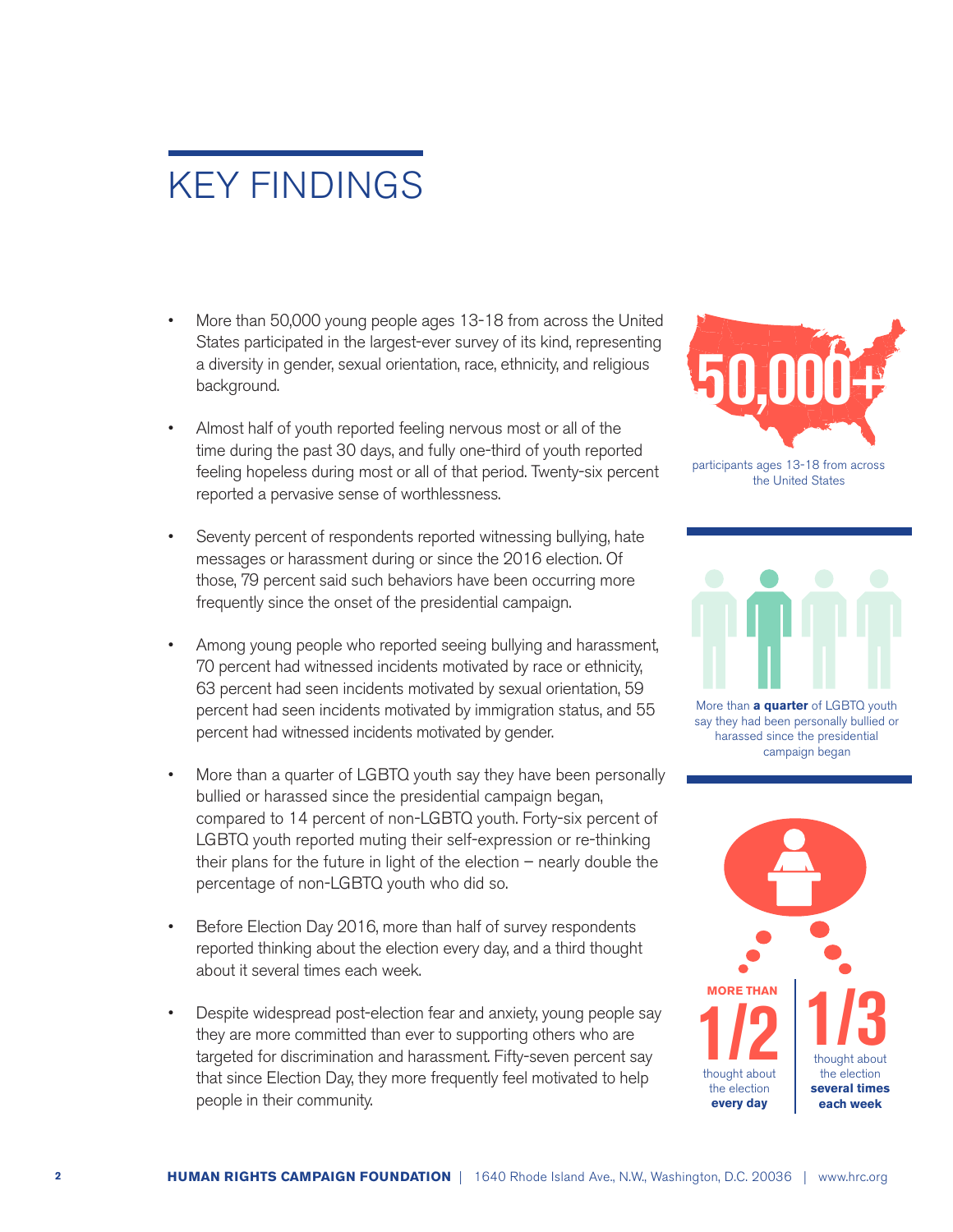# **METHODS**

• Youth between 13 and 18 years old and living in the United States were eligible to take the survey. Responses were collected between December 19, 2016 and January 10, 2017. Of the 92,474 participants who began the survey, 51,394 completed it. Incomplete responses were eliminated, and 775 duplicate and mischievous responses were removed, for a final sample of 50,619.



- Respondents were solicited through HRC's social media channels (including Facebook, Twitter, Snapchat and Instagram) and those of partner organizations, including the League of United Latin American Citizens, Mental Health America, the National Queer Asian Pacific Islander Alliance, the Planned Parenthood Federation of America, the Southern Poverty Law Center, True Colors Fund and The Trevor Project.
- The survey was not designed to be statistically representative of all U.S. teens, but to reflect the lived experiences, fears, and convictions of a large number of young people across the United States.
- Similarly, although the sample's demographics do not reflect the full racial and ethnic diversity of the nation's youth, the large number of participants allows us to nonetheless learn first-hand about the experiences of youth of color, religious minorities, and other key groups.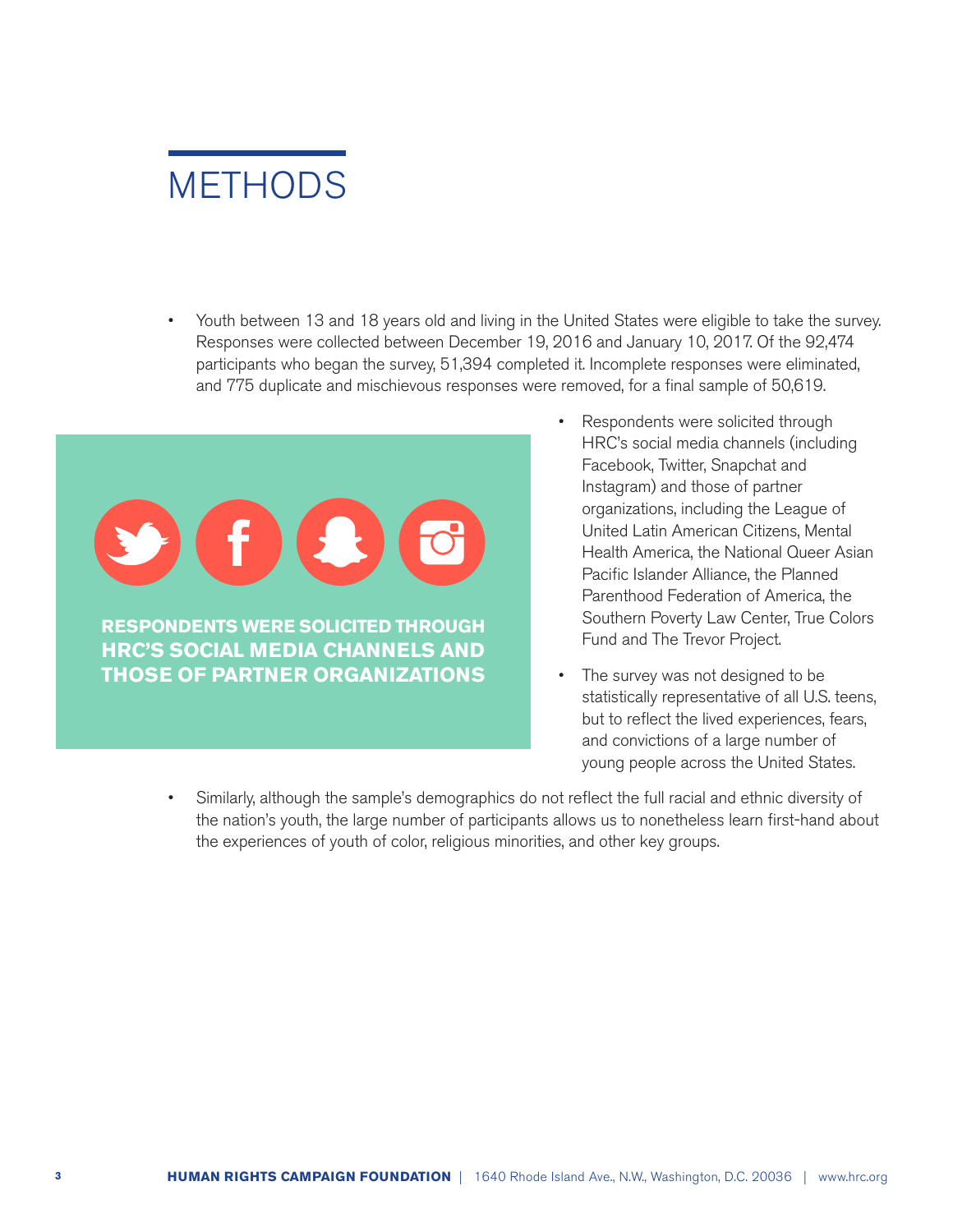

# **DEMOGRAPHICS**

- The average survey-taker was just under 16 years old.
- Sixty-four percent of participants identified as female, 27 percent identified as male, and eight percent identified as another gender.
- Eleven percent of participants identified as transgender. Of those, 55 percent identified as a nonbinary gender (not exclusively male or female), 39 percent identified as a transgender boy, and six percent identified as a transgender girl.
- Forty-five percent of respondents identified as heterosexual. Twenty-five percent identified as bisexual, 16 percent as gay or lesbian, 14 percent as pansexual, nine percent as queer, six percent as asexual, and five percent as something else. Participants were able to select as many sexual orientation options as applied to them; for instance, a participant could identify as both bisexual and queer.
- Fifty-six percent of participants fell under the LGBTQ+ umbrella.
- Seventy-two percent of participants identified as white and non-hispanic. Twenty-eight percent of participants identified as multiracial and/or youth of color: fourteen percent identified as Hispanic or Latino, seven percent as black or African American, seven percent as Asian American or of



**Eleven percent** of participants identified as transgender.

**64%** identified as **female**

**27% 8%** identified as **male**

identified as **another gender**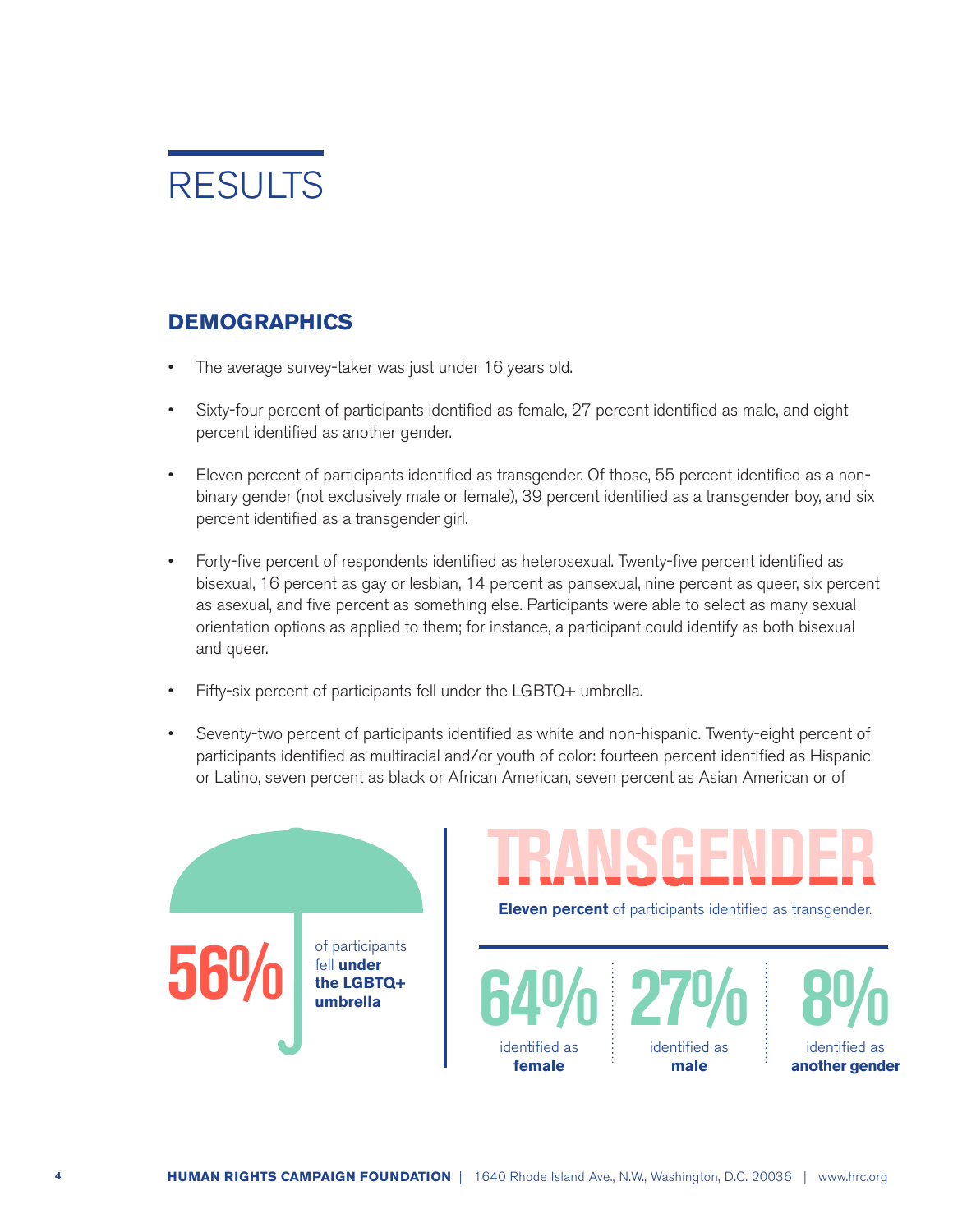Asian descent, and seven percent as American Indian or Alaskan Native. Two percent identified as of Middle Eastern or North African descent, and one percent of participants were Native Hawaiian or Pacific Islanders.

• Thirty-five percent of participants were raised in a Protestant household, 21 percent were raised Catholic, and 18 percent grew up in a secular family. Other religious backgrounds included Jewish (five percent), Mormon (three percent), Buddhist (two percent), Muslim (two percent), and Hindu (one percent), with some participants raised in more than one religion.

## **IMPACT OF THE ELECTION**

- Young people have been highly aware of the election. Before Election Day, more than half of survey participants thought about the election every day, and another third thought about it several times each week. Since Election Day, nearly a third have thought about it every day, with more than 90 percent thinking about it at least once or twice a week.
- Almost half of youth reported feeling nervous most or all of the time during the past 30 days, and fully one-third of youth reported feeling hopeless during most or all of that period. Twenty-six percent reported a pervasive sense of worthlessness.



- More than half of participants said they felt these feelings more often than usual during the past 30 days, and 10 percent felt them "a lot more often" than usual.
- We asked participants a series of eight questions designed to formally measure whether a child or teen could be experiencing trauma symptoms from an event. For example, participants were asked how often they try to remove the election from their memory, and how often they continue to have waves of

strong feelings about it. Were this a formal screening for post-event trauma, almost two-thirds of the survey participants would have reached the cutoff score for clinical concern.

• During the past 30 days, half of participants reported feeling less support from their community, with 21 percent saying they felt that support "a lot less often." Overall, they felt somewhat less able than before to help other members of their community, although six percent said they felt able to help somewhat more often, and seven percent felt able to help a lot more often.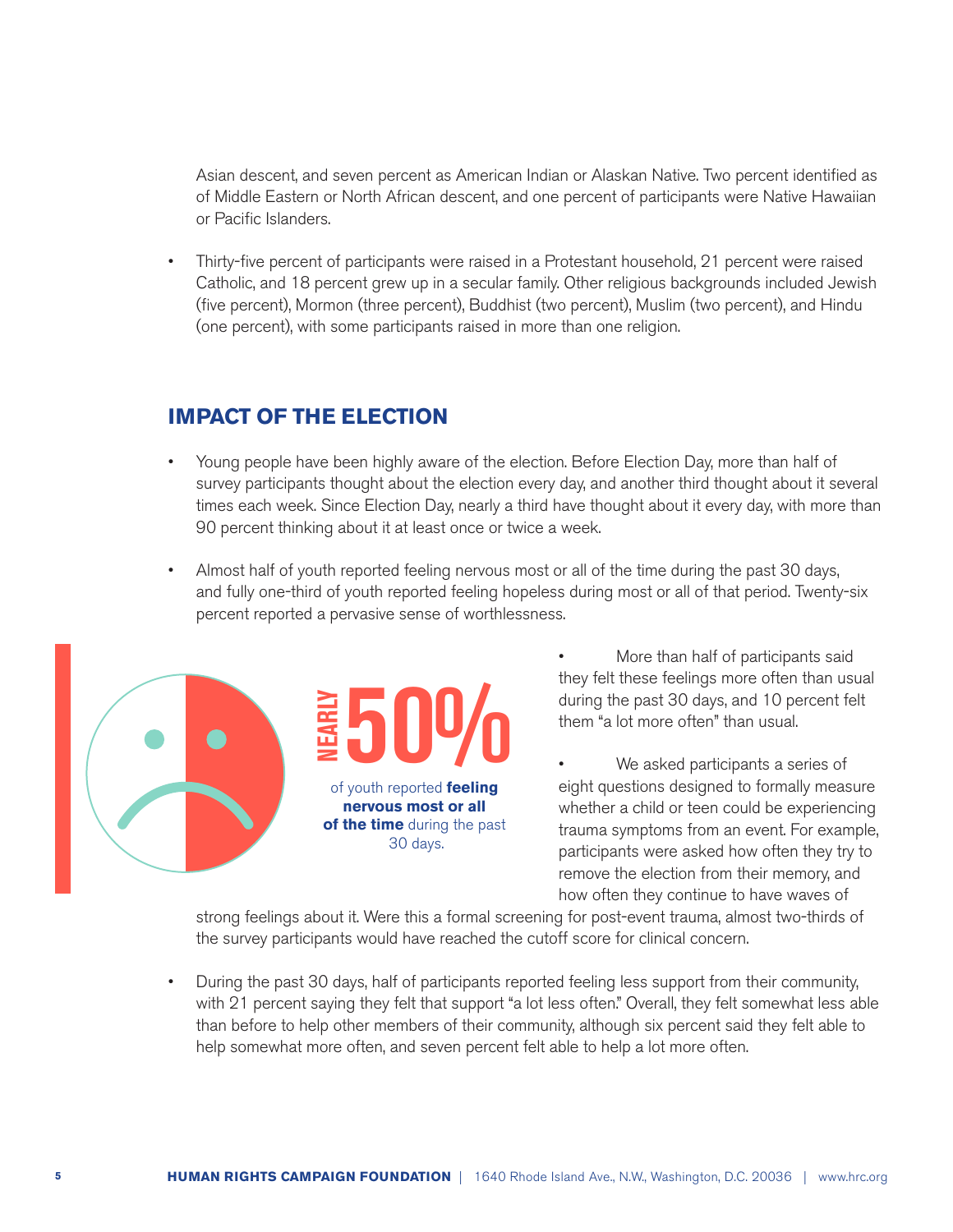• Nonetheless, youth are more committed than ever to supporting others. Fifty-seven percent say they more often want to help people in their community since the campaigns and election, including 24 percent who feel that way a lot more often.

## **BULLYING AND HARASSMENT**

- A substantial majority of participants—70 percent—had witnessed bullying, hate messages or harassment during or since the election, with only 14 percent saying they definitely had not seen such activity.
- Of those who had observed bullying, hate messages and harassment, 79 percent said these behaviors were happening more often since the presidential campaigns began—including 32 percent who said they were happening "much more often."
- We were especially interested in bullying and harassment that seemed to be motivated by a particular identity, including race, religion, gender, or LGBTQ identity. For participants who said they'd seen bullying and harassment, we asked whether they'd seen incidents motivated by…



- Twenty-four percent of participants who observed bullying and harassment said it had been directed at them personally. Of the rest, most said that at least some of the harassment was directed at a group they belong to, such as people of their race or gender.
- Participants saw clear links between harassment and the presidential election. Nearly two-thirds of those who saw harassment said at least one incident was definitely because of the election, including instances in which the perpetrator repeated a campaign slogan while making a threat or harassing comment. An additional 30 percent thought some of the events might have been linked to the election. Only six percent felt there was no connection.
- Thirty-six percent of participants said they'd changed something about the way they express themselves as a result of the election.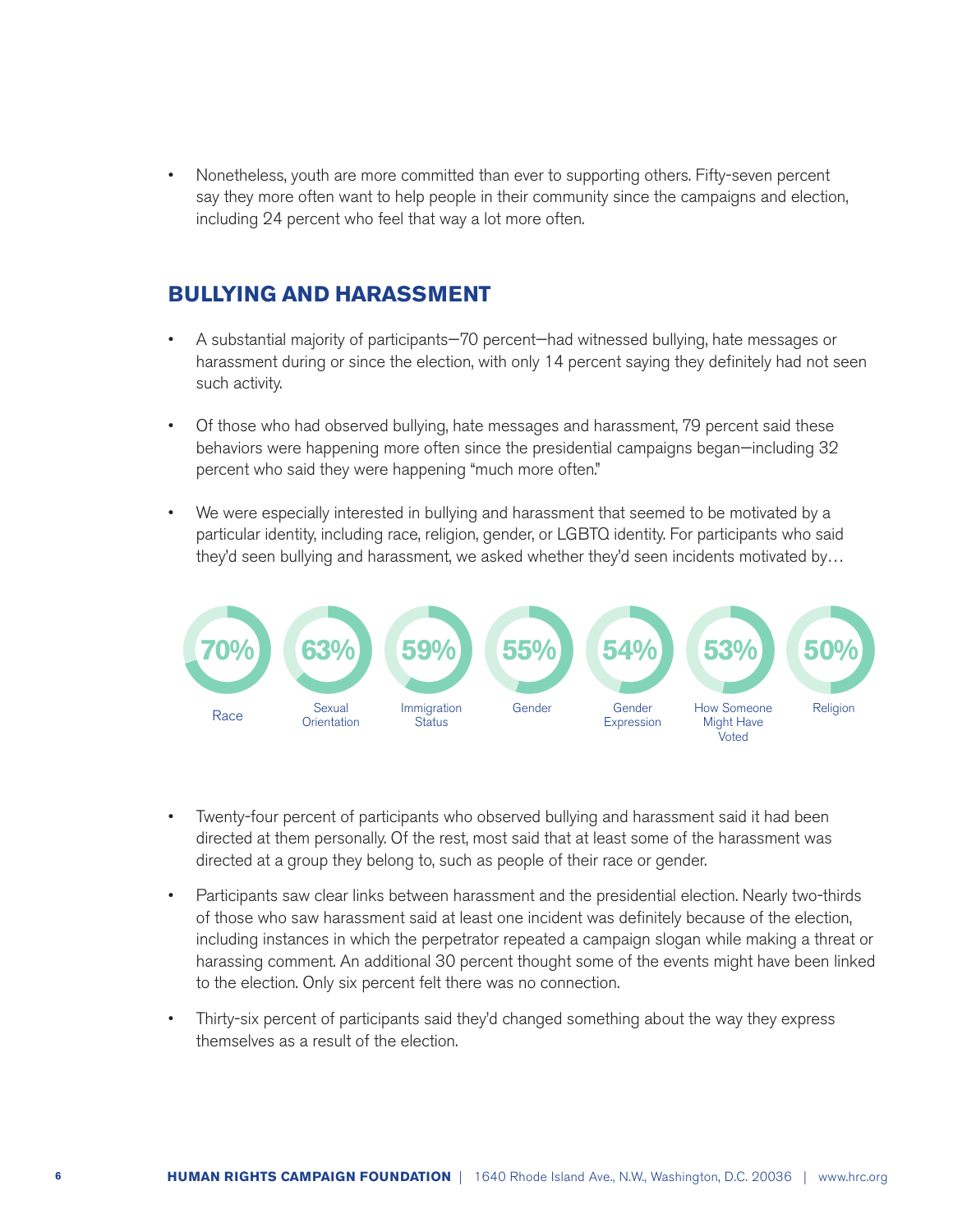# **INTERSECTING IDENTITIES**

#### **Youth of Color**

- More than 70 percent of participants who'd observed bullying or harassment said that at least one incident had been based on race, making it the most common motive reported.
- Hispanic and Latinx participants are 20 percent more likely than other youth to have been personally bullied. Much of the harassment that participants described targeted both immigrant and non-immigrant Hispanic and Latinx communities.
- For some youth, fear of harassment has affected every facet of life. One Hispanic 18-year-old from Illinois wrote, "My family and I go shopping and wash clothes at 2 am to avoid seeing and hearing people's comments."

"I stopped speaking Spanish in places I could avoid [it]. I told my parents to stop speaking Spanish as well."

**- 18-year-old from California**

- Some youth of color have begun to downplay their race or ethnicity. An 18-year-old from California wrote, "I stopped speaking Spanish in places I could avoid [it]. I told my parents to stop speaking Spanish as well."
- Sometimes these changes are the result of explicit pressure. A 15-year-old African-American girl from Virginia said she'd stopped wearing her hair down after being told it was "distracting" other students because it was "too curly and big."
- Youth of color described feeling increasingly unwelcome in predominantly white spaces. A 16-year-old from Texas wrote, "I go to a majority white school and I take all AP classes [but] most of my African American friends/classmates take [different courses…] When I say anything in class a lot of people gang up on me and it's overwhelming."
- In some cases, exclusion and fear are shaping major decisions. An 18-year-old from Georgia explained, "I went from planning a school and career close to home to searching for schools and careers near my family's Native American reservation, which is literally on the other side of the country, to avoid hate crimes…[I'm] wondering, if that happens, if I'll ever see my mom and my friends again."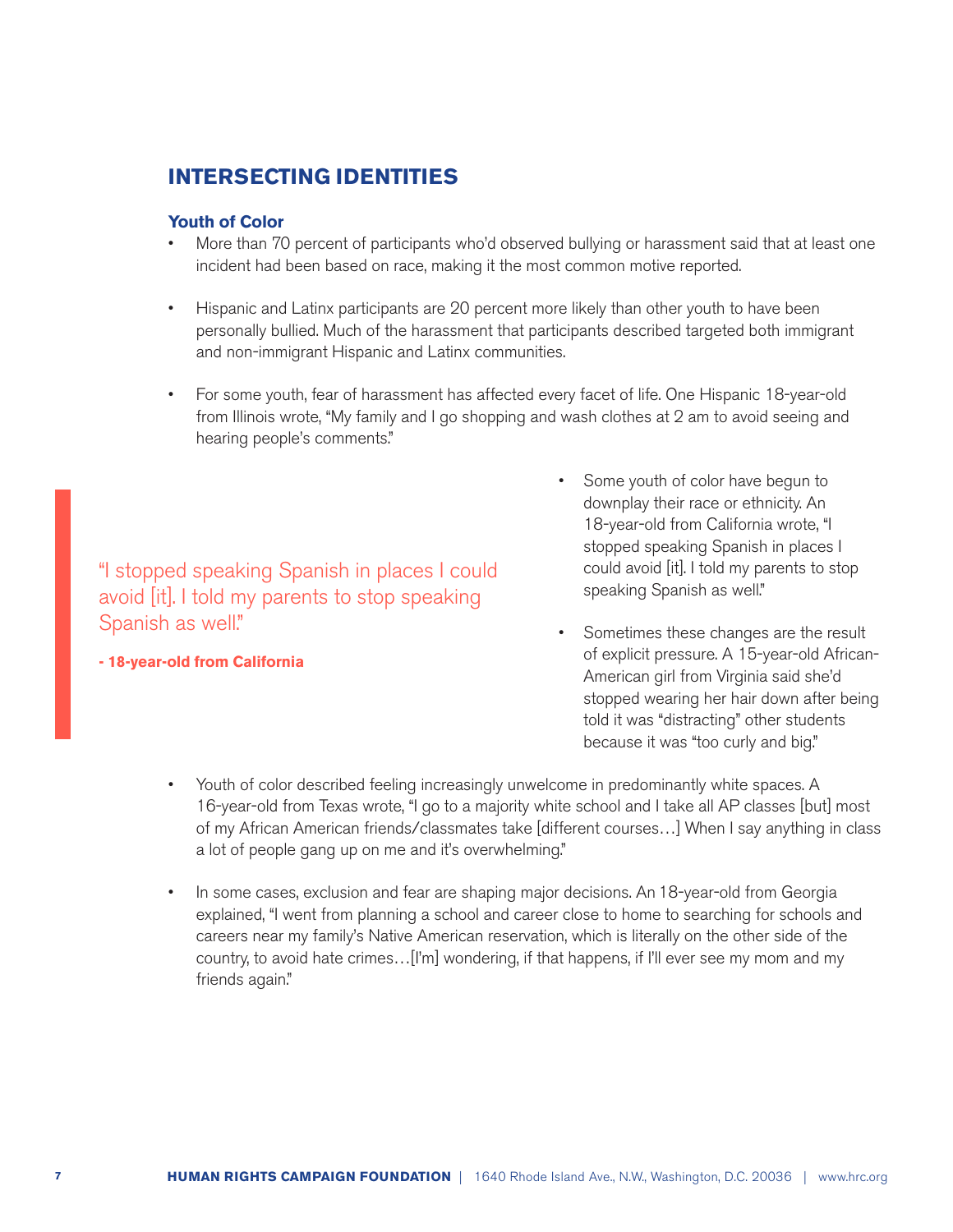#### **LGBTQ Youth**

• Thirty-five percent of LGBTQ participants still think about the election every day, compared to only 26 percent of non-LGBTQ participants. LGBTQ youth were far more likely to have often felt nervous (59 versus 34 percent), hopeless (42 versus 22 percent), depressed (28 versus 12 percent) and worthless (34 versus 16 percent) in the past 30 days.



- More than a quarter of LGBTQ youth had been personally bullied or harassed, compared to 14 percent of non-LGBTQ youth. In turn, LGBTQ youth were nearly twice as likely to say they'd changed their future plans, or how they express themselves, in light of the election: 46 percent had done so, compared to 24 percent of non-LGBTQ youth.
- Transgender youth are struggling, even compared to other LGBTQ young people. Over the past 30 days, about half of transgender youth reported feeling hopeless and worthless most or all of the time, and

40 percent said they mostly or always felt depressed. 70 percent said that these and similar feelings have increased in the past 30 days. Thirty-six percent had been personally bullied or harassed, and 56 percent had changed their self-expression or future plans because of the election.

- Many youth described deciding not to come out as LGBTQ, or even hiding a sexual orientation or identity they were once open about. Both school and family life were areas of concern. A number of youth said their parents' election-related comments had convinced them that it wasn't safe to come out at home.
- More than two months after the election, LGBTQ teens continue to fear harassment. One 18-yearold from Florida wrote that she "thought about taking the equal rights bumper sticker off my car after my friend got her tires slashed and her sticker defaced... it's still there and I'm just waiting for the same thing to happen to me."

#### **Religion-Based Harassment**

- Half of participants who'd seen harassment or bullying saw one or more incidents based on religion.
- Muslim, Jewish and Hindu youth all described concealing symbols of their faiths for fear of harassment. Jewish and Hindu teens said they hid or stopped wearing symbolic jewelry, while Muslim girls feared that covering their hair could put them at risk.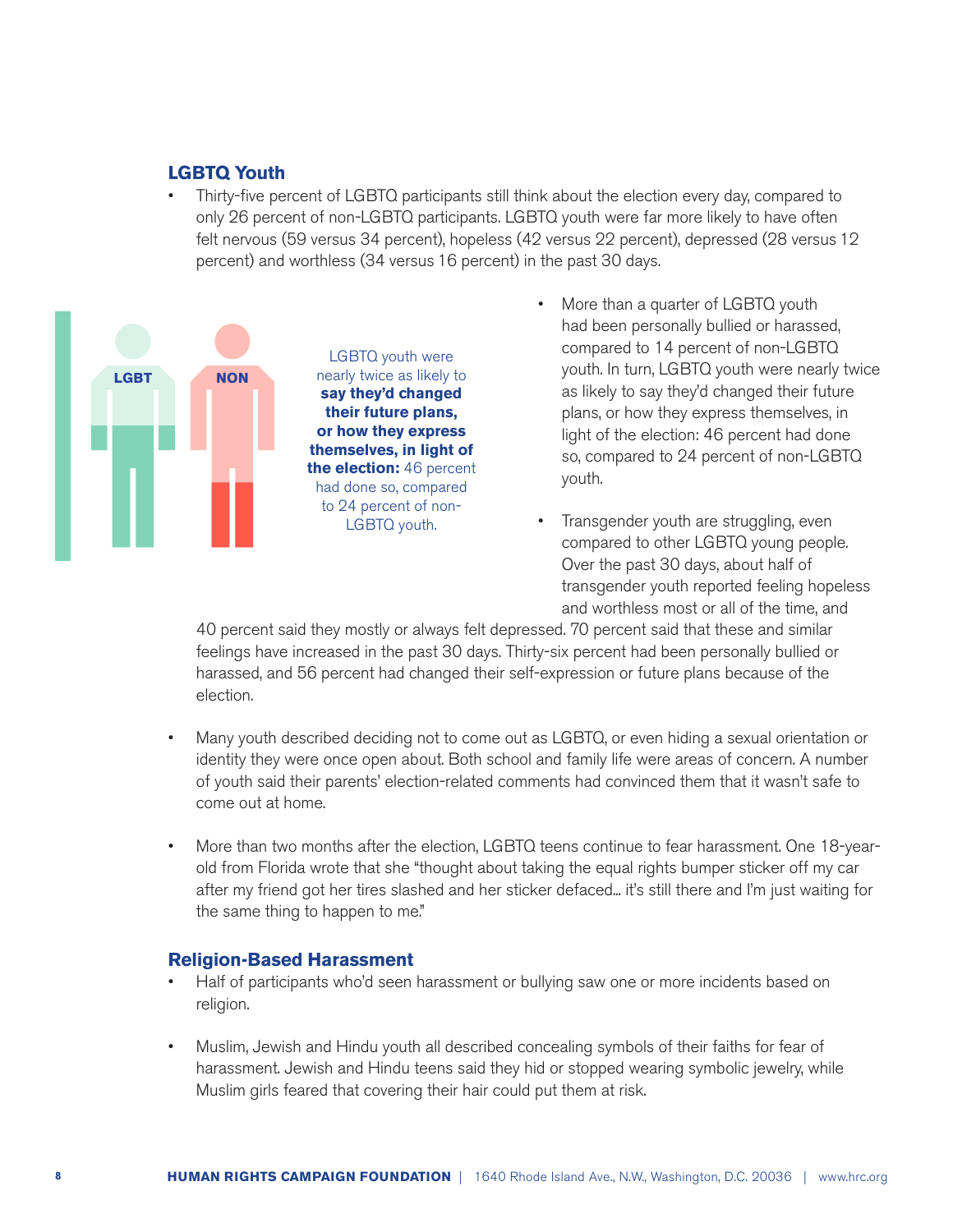- Some Muslim youth in particular fear serious violence. A 15-year-old from California wrote, "I've always wanted to wear a headscarf...but since Trump got power I'm horrified. My mom told me I can't wear one, otherwise I'm risking my life and that isn't what God wants, and it's sad that I agree." An 18-year-old from Texas said, "My mom bought me a taser because a Muslim woman not far from where we live got raped recently."
- Some teens feel forced to mislead others about their religion. One 16-year-old from Florida wrote, "[I] have since lied to others, telling them I am not Jewish."

# **LIVING AT THE INTERSECTIONS**

• Teens' responses made clear that these aggressions are thoroughly interconnected. The bullying they described often targeted more than one characteristic. For instance, a 16-year-old from Idaho told us: "A year ago I became open about being trans, and I knew that a few individuals that I go to school with weren't too pleased about it. A couple of weeks ago one of the boys had said, to my Latinx friend: 'Donald Trump is gonna deport wastes of space like you!', then turned to me and said 'And hopefully he does something about freaks like you too."

"After the election, I got more dirty looks in public, and more street harassment. When you are an obviously trans person of color getting spit on or called names is just part of an average day."

**- 17-year-old from Portland**

- In many cases, the same teens are harassed for more than one reason, or because of a combination of traits. A 17-year-old from Portland remarked, "After the election, I got more dirty looks in public, and more street harassment. When you are an obviously trans person of color getting spit on or called names is just part of an average day."
- Teens also described concealing more than one part of their identity at once. One 16-year-old from South Carolina wrote, "I decided on election night against transitioning to my natural hair anytime soon because the less I look like who I am, maybe the safer I'll be...Also, I'm pretty sure I'm bisexual, but I am absolutely not under any circumstances ever coming out."
- These experiences have led teens to develop a sense of solidarity across the identities they see targeted. In the words of an 18-year-old from New Mexico, "If you pick on one of us, you fight us all."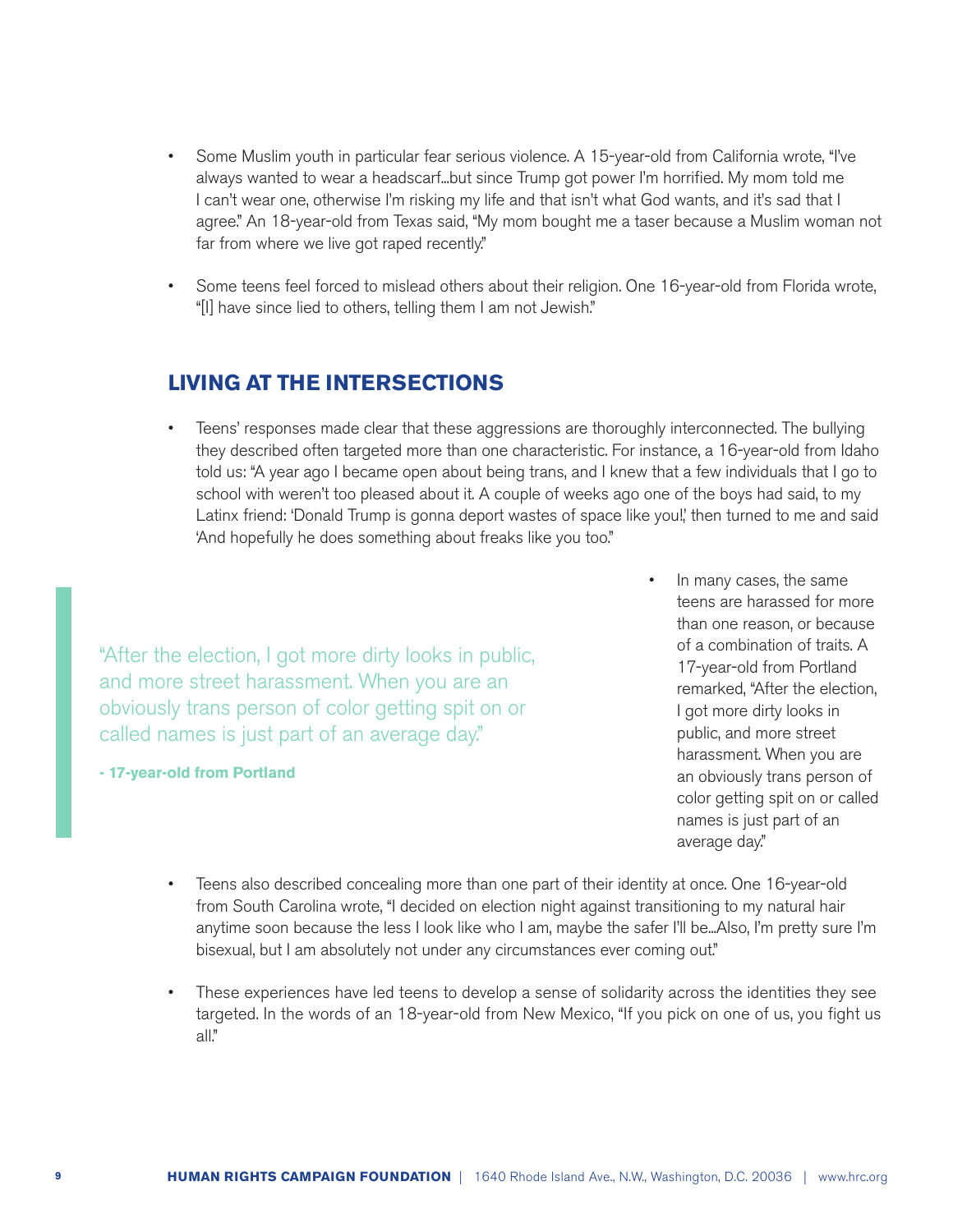# IN THEIR OWN VOICES: EXAMPLES OF WRITE-IN RESPONSES

## **DESCRIPTIONS OF BULLYING AND HARASSMENT**

"Several men have sexually harassed my group of female friends, saying that they're allowed to do that because the President-elect has. Also, several churches and public parks in my town have been spray painted with swastikas and messages to deport all immigrants." – 18-year-old

"People on my school's bus were talking badly about the LGBT community and black people, as well as a specific male identifying friend of mine who wore heels, calling him a 'tranny', a 'faggot', and 'nigger'. They also related it the election stating that Trump is going to help so that 'the faggots in the locker rooms can't be there to be pedophiles and stare at us."

"People on my school's bus were talking badly about the LGBT community and black people, as well as a specific male identifying friend of mine who wore heels, calling him a 'tranny', a 'faggot', and 'nigger'. They also related it to the election, stating that Trump is going to help so that 'the faggots in the locker rooms can't be there to be pedophiles and stare at us." – 18-year-old from Illinois

#### **- 18-year-old from Illinois**

"I've heard people call other queer and LGBT students homophobic names, and the Gay Straight Alliance at my school (which I am treasurer of) had received an anonymous threat, had our posters ripped down and destroyed, and even faced discrimination from the school board. We were stopped from holding some fundraisers that other clubs have held before in the past. I've also heard my peers call each other or other people racial slurs in the context of Trump's presidency under the guise of a 'joke'." – 15-year-old from Pennsylvania

"At my high school, people were drawing in the stalls above water fountains and toilets: 'white' or 'colored'...I am Hindu and one white boy at my school called me a terrorist and a Muslim, as if the two go hand in hand. It was insulting and humiliating." – 16-year-old from California

"My dad is Muslim and has a long beard, and after the election, people started saying he looks like a terrorist and caused 9/11. They said Trump should deport him since he wasn't born in America. I had just came out to a few of my friends that I was transgender, before the election. People started talking about me and how I should be put in conversion therapy. People started telling me that 'my family should go back to Africa' even though we aren't even from Africa…" – 14-year-old from Ohio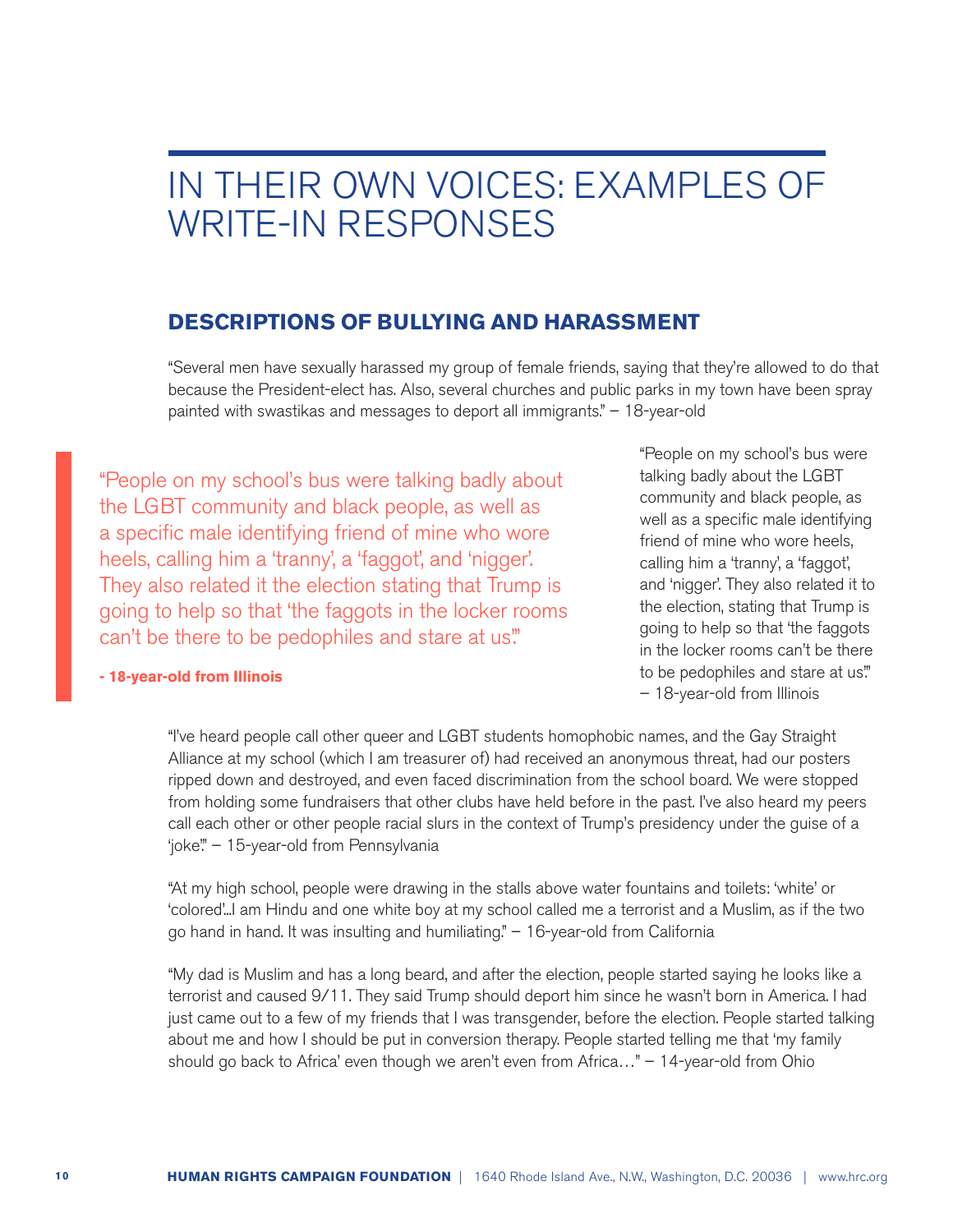# **HOW YOUTH HAVE CHANGED SELF-EXPRESSION AND FUTURE PLANS**

"I used to be very openly out about being with or wanting to be with people who aren't male, but now I'm a lot quieter about that. I'm dating a girl right now, actually, and we don't really show affection at lunch or in the halls anymore, because so many people would shout rude things at us." – 15-year-old from North Carolina

"Since our recent election, I've become more outspoken and determined to be involved politically. I want to see a change in this world, but I'm not just going to hope for it. I will be the change and influence others no matter how small or big the audience is."

"I took off my pride bracelet because I was afraid my classmates would harass me if they saw it."  $-18$ -yearold from South Carolina

"I was going to come out publicly but I decided not to because I felt unsafe. I also do not wear my Hillary button or my feminist shirt to school because I am afraid that I will be confronted about my opinions negatively." – 15-year-old from Virginia

**- 16-year-old from Texas**

"Since our recent election, I've become more outspoken and determined to be involved politically. I want to see a change in this world, but I'm not just going to hope for it. I will be the change and influence others no matter how small or big the audience is." – 16-year-old from Texas

#### **WHAT YOUTH WANT TO TELL TRUMP AND PENCE**

"To respect what minorities in the country want, because their voices are the less-heard. Respect the rights that people now have and do not take these away, because they are rights for a reason. Lastly, please do your best to not create more fear and bigotry than there already is in this country." -15-year-old from Maine

"I would say that I have lost a lot of my faith and hope in the future of our country under their administration as a result of (specifically) President-elect Trump's comments about women, people of color, and the LGBT community. I believe him to be completely and ridiculously unqualified for the position of president, and it terrifies me that so many people in our country see his blatant racism, misogyny, and bigotry as a flaw that can be overlooked instead of an absolute deal-breaker. Although I hold very strong negative convictions about Trump and his administration, I love my country, and I want to see improvement in the lives of the people around me. I desperately hope that he will prove me wrong, and not be the destructive force that I fear he will be." – 15-year-old from Colorado